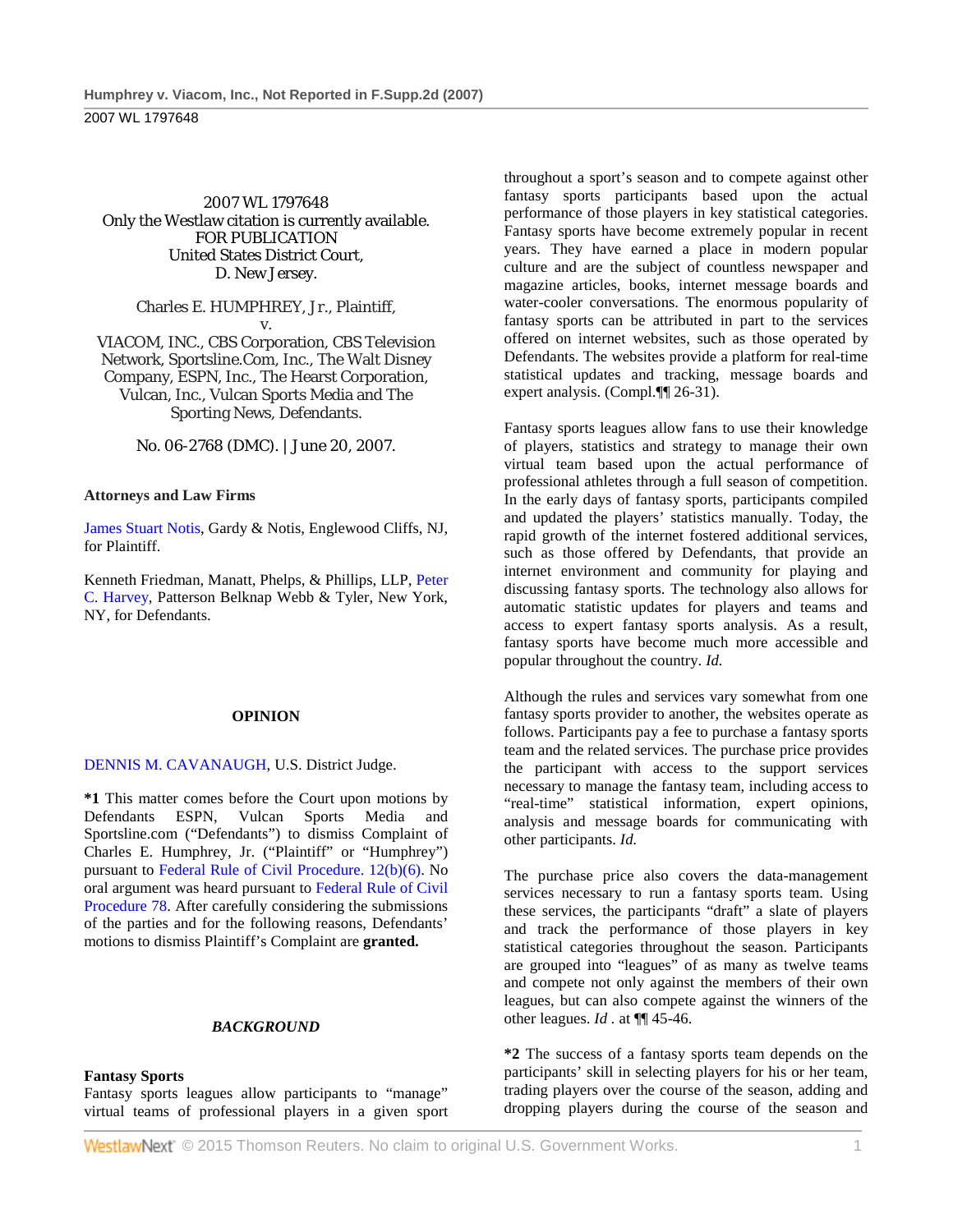deciding who among his or her players will start and which players will be placed on the bench. The team with the best performance-based upon the statistics of the players chosen by the participant-is declared the winner at the season's end. Nominal prizes, such as T-shirts or bobble-head dolls, are awarded to each participant whose team wins its league. Managers of the best teams in each sport across all leagues are awarded larger prizes, such as flat-screen TVs or gift certificates. These prizes are announced before the fantasy sports season begins and do not depend upon the number of participants or the amount of registration fees received by Defendants. *Id.* at ¶¶ 32-48.

# **Plaintiff's Complaint**

Plaintiff filed a Complaint on or around June 20, 2006, against Viacom Inc., the CBS Corporation, the CBS Television Network, Sportsline.com, Inc, The Hearst Corporation, The Walt Disney Company, ESPN, Inc., Vulcan, Inc., Vulcan Sports Media and The Sporting News for alleged violations of the anti-gambling laws of New Jersey and several other states. Only ESPN, Sportsline and Vulcan Sports Media remain in the case as Defendants. Plaintiff voluntarily dismissed all other Defendants. The Defendants operate separate pay-for-play online fantasy sport leagues.

The Complaint alleges that Defendants operate three distinct pay-for-play fantasy sports sites in violation of several states' *qui tam* gambling loss-recovery laws. The Complaint indicates that Plaintiff is invoking the *qui tam* laws of the District of Columbia, Georgia, Illinois, Kentucky, Massachusetts, New Jersey, Ohio and South Carolina in an attempt to recover losses incurred by the residents of each state who participated in the Defendants' fantasy sports games.

Although each state's *qui tam* statutes differ slightly, there are no substantial differences between the New Jersey statute and those of the other states. Through invocation of the various *qui tam* laws, Plaintiff alleges that he is entitled to recover the individual gambling losses of all participants of the Defendants' allegedly unlawful gambling schemes. Plaintiff claims that the registration fees paid by fantasy sports leagues participants constitute wagers or bets, and he seeks to recover these fees pursuant to the *qui tam* gambling loss-recovery statutes. In other words, Humphrey concludes that the Defendants' fantasy sports leagues constitute gambling because the participant "wagers" the entry fee for the chance to win a prize and the winner is determined predominantly by chance due to potential injuries to players and the vicissitudes of sporting events

in general.

The ESPN Defendants filed a 12(b)(6) Motion to Dismiss on September 28, 2006. The Sportsline and Vulcan Sports Media Defendants together filed their own 12(b)(6) Motion to Dismiss on September 29, 2006.

# *Qui Tam* **Statutes**

**\*3** The *Qui Tam* statutes derive from the 1710 Statute of Queen Anne, an English statute that authorized gambling losers and informers to sue to recover losses incurred "at any [t]ime or sitting by playing at [c]ards, [d]ice, [t]ables or other [g]ame or [g]ames whatsoever or by betting on the [s]ides or [h]ands of such as do play at any of the [g]ames aforesaid." 9 Anne ch. 19 (1710), *reproduced* in 9 Statutes of the Realm (George Eyre & Andrew Strahan, pubs., 1810-1822).

The American versions of the Statute of Anne contain similar language and were similarly directed at deterring traditional gambling. New Jersey's statute, for example, was adopted in 1797 and permitted the recovery of losses incurred "by playing at cards, dice, billiards, tables, tennis, bowls, shuffle-board, or other game or games, or by betting on the sides or hands of such as do play at any game or games, or by betting at cock-fighting, or other sport or pastime."Act to Prevent Gaming, February 8, 17907, ¶¶ 4-5, *at* New Jersey Session Laws, Legislature 21, 149-151.

Although the specific elements of the *Qui Tam* statutes vary, they share a common origin and purpose. They were intended to prevent gamblers and their families from becoming destitute due to gambling losses-and thus becoming wards of the State-by providing a method for the gambler's spouse, parent or child to recover the lost money from the winner. *See Berkebile v. Outen,* 311 S.C. 30, 55 (1993) (*qui tam* statute's purpose is to "protect a gambler ... from abusing the vice and exceeding limits which bring harm to the gambler and his or her family"); *Salonen v. Farley,* [82 F.Supp. 25, 28 \(E.D.Ky.1949\)](http://www.westlaw.com/Link/Document/FullText?findType=Y&serNum=1949118567&pubNum=345&originatingDoc=I5dedf7b621c611dcaf8dafd7ee2b8b26&refType=RP&fi=co_pp_sp_345_28&originationContext=document&vr=3.0&rs=cblt1.0&transitionType=DocumentItem&contextData=(sc.UserEnteredCitation)#co_pp_sp_345_28) (*qui tam* statute was "primarily intended by the legislature ... for the protection of the dependents of those losing in gambling"). The statutes were also intended to supplement states' general anti-gaming provisions in an era when local governments' own regulatory and enforcement powers were much less effective than they are today. *See e.g., [Vinson v. Casino Queen, Inc.,](http://www.westlaw.com/Link/Document/FullText?findType=Y&serNum=1997178546&pubNum=506&originatingDoc=I5dedf7b621c611dcaf8dafd7ee2b8b26&refType=RP&fi=co_pp_sp_506_657&originationContext=document&vr=3.0&rs=cblt1.0&transitionType=DocumentItem&contextData=(sc.UserEnteredCitation)#co_pp_sp_506_657)* 123 [F.3d 655, 657 \(7th Cir.1997\)](http://www.westlaw.com/Link/Document/FullText?findType=Y&serNum=1997178546&pubNum=506&originatingDoc=I5dedf7b621c611dcaf8dafd7ee2b8b26&refType=RP&fi=co_pp_sp_506_657&originationContext=document&vr=3.0&rs=cblt1.0&transitionType=DocumentItem&contextData=(sc.UserEnteredCitation)#co_pp_sp_506_657) (The [Illinois] Loss Recovery Act was intended to deter illegal gambling by using its recovery provisions as a powerful enforcement mechanism."); *[Salomon v. Taft Broadcasting Co.,](http://www.westlaw.com/Link/Document/FullText?findType=Y&serNum=1985116926&pubNum=994&originatingDoc=I5dedf7b621c611dcaf8dafd7ee2b8b26&refType=RP&originationContext=document&vr=3.0&rs=cblt1.0&transitionType=DocumentItem&contextData=(sc.UserEnteredCitation))* 16 [Ohio App.3d 336, 475 N.E.2d \(](http://www.westlaw.com/Link/Document/FullText?findType=Y&serNum=1985116926&pubNum=994&originatingDoc=I5dedf7b621c611dcaf8dafd7ee2b8b26&refType=RP&originationContext=document&vr=3.0&rs=cblt1.0&transitionType=DocumentItem&contextData=(sc.UserEnteredCitation))1292, 1293 (Ct.App. Pt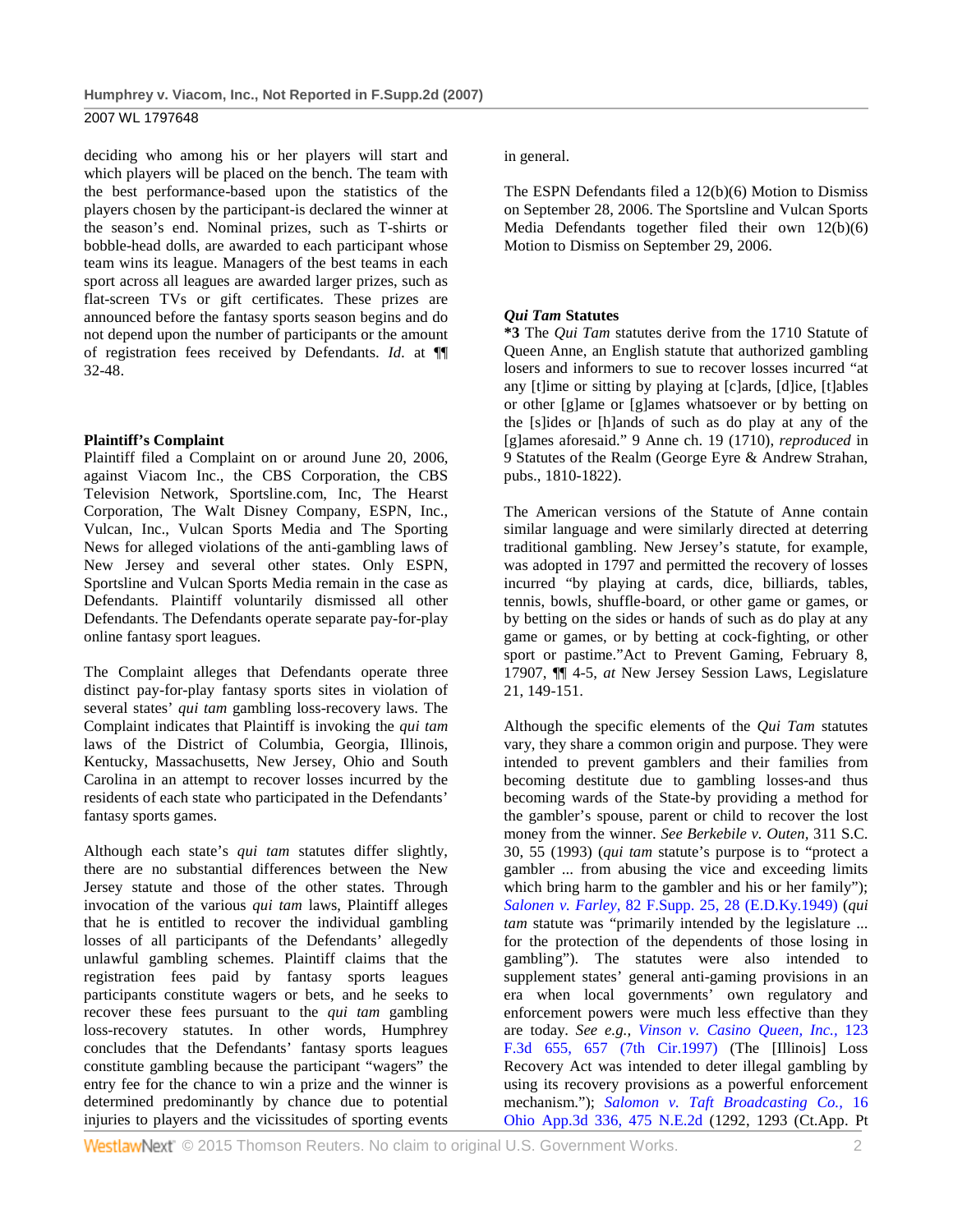Dist., 1984) (observing that *qui tam* statute was "born in a vanished era where the absence of an organized police authority to enforce criminal statutes made necessary the use of such rewards for informers").

### *ANALYSIS*

### **Legal Standard on a Motion to Dismiss**

In deciding a Rule  $12(b)(6)$  motion to dismiss, the Court is required to accept as true the allegations in the complaint, and to view them in the light most favorable to the plaintiff, but the Court "need not credit a complaint's 'bald assertions' or 'legal conclusions.' " *[Morris v. Lower](http://www.westlaw.com/Link/Document/FullText?findType=Y&serNum=1997249145&pubNum=506&originatingDoc=I5dedf7b621c611dcaf8dafd7ee2b8b26&refType=RP&fi=co_pp_sp_506_906&originationContext=document&vr=3.0&rs=cblt1.0&transitionType=DocumentItem&contextData=(sc.UserEnteredCitation)#co_pp_sp_506_906)  Merion School Dist.,* [132 F.3d 902, 906 \(3d Cir.1997\).](http://www.westlaw.com/Link/Document/FullText?findType=Y&serNum=1997249145&pubNum=506&originatingDoc=I5dedf7b621c611dcaf8dafd7ee2b8b26&refType=RP&fi=co_pp_sp_506_906&originationContext=document&vr=3.0&rs=cblt1.0&transitionType=DocumentItem&contextData=(sc.UserEnteredCitation)#co_pp_sp_506_906)  Rather, the Third Circuit has explained that:

> **\*4** the plaintiff must allege sufficient facts in the complaint to survive a Rule  $12(b)(6)$  motion. Confronted with such a motion, the court must review the allegations of fact contained in the complaint; for this purpose, the court does not consider conclusory recitations of law.

*[Commonwealth of Pa. v. PepsiCo, Inc.,](http://www.westlaw.com/Link/Document/FullText?findType=Y&serNum=1988004335&pubNum=350&originatingDoc=I5dedf7b621c611dcaf8dafd7ee2b8b26&refType=RP&fi=co_pp_sp_350_179&originationContext=document&vr=3.0&rs=cblt1.0&transitionType=DocumentItem&contextData=(sc.UserEnteredCitation)#co_pp_sp_350_179)* 836 F.2d 173, 179 [\(3d Cir.1988\).](http://www.westlaw.com/Link/Document/FullText?findType=Y&serNum=1988004335&pubNum=350&originatingDoc=I5dedf7b621c611dcaf8dafd7ee2b8b26&refType=RP&fi=co_pp_sp_350_179&originationContext=document&vr=3.0&rs=cblt1.0&transitionType=DocumentItem&contextData=(sc.UserEnteredCitation)#co_pp_sp_350_179)

A plaintiff who fails to allege basic facts in support of his claims should not be allowed to proceed. *See [DM](http://www.westlaw.com/Link/Document/FullText?findType=Y&serNum=1999068125&pubNum=506&originatingDoc=I5dedf7b621c611dcaf8dafd7ee2b8b26&refType=RP&fi=co_pp_sp_506_55&originationContext=document&vr=3.0&rs=cblt1.0&transitionType=DocumentItem&contextData=(sc.UserEnteredCitation)#co_pp_sp_506_55)  [Research v. Coll. of Am. Pathologists,](http://www.westlaw.com/Link/Document/FullText?findType=Y&serNum=1999068125&pubNum=506&originatingDoc=I5dedf7b621c611dcaf8dafd7ee2b8b26&refType=RP&fi=co_pp_sp_506_55&originationContext=document&vr=3.0&rs=cblt1.0&transitionType=DocumentItem&contextData=(sc.UserEnteredCitation)#co_pp_sp_506_55)* 170 F.3d 53, 55-56 [\(1st Cir.1999\)](http://www.westlaw.com/Link/Document/FullText?findType=Y&serNum=1999068125&pubNum=506&originatingDoc=I5dedf7b621c611dcaf8dafd7ee2b8b26&refType=RP&fi=co_pp_sp_506_55&originationContext=document&vr=3.0&rs=cblt1.0&transitionType=DocumentItem&contextData=(sc.UserEnteredCitation)#co_pp_sp_506_55) ("[T]he price of entry, even to discovery, is for the plaintiff to allege a *factual* predicate concrete enough to warrant further proceedings, which may be costly and burdensome. Conclusory allegations in a complaint, if they stand alone, are a danger sign that the plaintiff is engaged in a fishing expedition.).

### **Stating a Claim under** *Qui Tam* **Laws**

Plaintiff asserts claims under the gambling *qui tam* statutes of the District of Columbia, Georgia, Illinois, Kentucky, Massachusetts, New Jersey, Ohio and South Carolina. Courts have long held that the *qui tam* statutes must be narrowly construed because they are penal in nature. *E.g., [Justice v. The Pantry,](http://www.westlaw.com/Link/Document/FullText?findType=Y&serNum=1999173378&pubNum=705&originatingDoc=I5dedf7b621c611dcaf8dafd7ee2b8b26&refType=RP&originationContext=document&vr=3.0&rs=cblt1.0&transitionType=DocumentItem&contextData=(sc.UserEnteredCitation))* 335 S.C. 572 (1999) (South Carolina statute is penal and must be strictly construed); *State v. Schwabie,* [84 N.E.2d 768, 770-71](http://www.westlaw.com/Link/Document/FullText?findType=Y&serNum=1900143461&pubNum=578&originatingDoc=I5dedf7b621c611dcaf8dafd7ee2b8b26&refType=RP&fi=co_pp_sp_578_770&originationContext=document&vr=3.0&rs=cblt1.0&transitionType=DocumentItem&contextData=(sc.UserEnteredCitation)#co_pp_sp_578_770)  [\(Ohio App.1948\)](http://www.westlaw.com/Link/Document/FullText?findType=Y&serNum=1900143461&pubNum=578&originatingDoc=I5dedf7b621c611dcaf8dafd7ee2b8b26&refType=RP&fi=co_pp_sp_578_770&originationContext=document&vr=3.0&rs=cblt1.0&transitionType=DocumentItem&contextData=(sc.UserEnteredCitation)#co_pp_sp_578_770) (Ohio statute is penal and must be

strictly construed); *see also, e.g., [Kizer v. Walden,](http://www.westlaw.com/Link/Document/FullText?findType=Y&serNum=1902002255&pubNum=577&originatingDoc=I5dedf7b621c611dcaf8dafd7ee2b8b26&refType=RP&originationContext=document&vr=3.0&rs=cblt1.0&transitionType=DocumentItem&contextData=(sc.UserEnteredCitation))* 198 Ill. [274, 65 N.E. 116 \(Ill.1902\)](http://www.westlaw.com/Link/Document/FullText?findType=Y&serNum=1902002255&pubNum=577&originatingDoc=I5dedf7b621c611dcaf8dafd7ee2b8b26&refType=RP&originationContext=document&vr=3.0&rs=cblt1.0&transitionType=DocumentItem&contextData=(sc.UserEnteredCitation)) (Illinois statute is penal); *[Donovan v. Eastern Racing Ass'n,](http://www.westlaw.com/Link/Document/FullText?findType=Y&serNum=1949108462&pubNum=578&originatingDoc=I5dedf7b621c611dcaf8dafd7ee2b8b26&refType=RP&originationContext=document&vr=3.0&rs=cblt1.0&transitionType=DocumentItem&contextData=(sc.UserEnteredCitation))* 324 Mass. 393, 86 [N.E.2d 903 \(Supreme Judicial Court, 1949\)](http://www.westlaw.com/Link/Document/FullText?findType=Y&serNum=1949108462&pubNum=578&originatingDoc=I5dedf7b621c611dcaf8dafd7ee2b8b26&refType=RP&originationContext=document&vr=3.0&rs=cblt1.0&transitionType=DocumentItem&contextData=(sc.UserEnteredCitation)) (Massachusetts statute is penal); *[Glick v. MTV Networks,](http://www.westlaw.com/Link/Document/FullText?findType=Y&serNum=1992114467&pubNum=345&originatingDoc=I5dedf7b621c611dcaf8dafd7ee2b8b26&refType=RP&fi=co_pp_sp_345_745&originationContext=document&vr=3.0&rs=cblt1.0&transitionType=DocumentItem&contextData=(sc.UserEnteredCitation)#co_pp_sp_345_745)* [796 F.Supp. 743, 745 \(S.D.N.Y.1992\)](http://www.westlaw.com/Link/Document/FullText?findType=Y&serNum=1992114467&pubNum=345&originatingDoc=I5dedf7b621c611dcaf8dafd7ee2b8b26&refType=RP&fi=co_pp_sp_345_745&originationContext=document&vr=3.0&rs=cblt1.0&transitionType=DocumentItem&contextData=(sc.UserEnteredCitation)#co_pp_sp_345_745) (New Jersey statute is "quasi-penal"); *Hartlieb v. Carr,* [94 F.Supp. 279, 281](http://www.westlaw.com/Link/Document/FullText?findType=Y&serNum=1951117602&pubNum=345&originatingDoc=I5dedf7b621c611dcaf8dafd7ee2b8b26&refType=RP&fi=co_pp_sp_345_281&originationContext=document&vr=3.0&rs=cblt1.0&transitionType=DocumentItem&contextData=(sc.UserEnteredCitation)#co_pp_sp_345_281)  [\(E.D.Ky.1950\)](http://www.westlaw.com/Link/Document/FullText?findType=Y&serNum=1951117602&pubNum=345&originatingDoc=I5dedf7b621c611dcaf8dafd7ee2b8b26&refType=RP&fi=co_pp_sp_345_281&originationContext=document&vr=3.0&rs=cblt1.0&transitionType=DocumentItem&contextData=(sc.UserEnteredCitation)#co_pp_sp_345_281) (Kentucky statute provides a penalty).

Courts have also construed the *qui tam* statutes narrowly in light of their history and purpose, in part because they provided a remedy in derogation of the common law. *E.g., Vinson,* [123 F.3d at 657](http://www.westlaw.com/Link/Document/FullText?findType=Y&serNum=1997178546&pubNum=506&originatingDoc=I5dedf7b621c611dcaf8dafd7ee2b8b26&refType=RP&fi=co_pp_sp_506_657&originationContext=document&vr=3.0&rs=cblt1.0&transitionType=DocumentItem&contextData=(sc.UserEnteredCitation)#co_pp_sp_506_657) (*qui tam* statute "should not be interpreted to yield a ... result contrary to its purpose"); *Cole v. Applebury,* [136 Mass. 525, 530-31, 1884 WL](http://www.westlaw.com/Link/Document/FullText?findType=Y&serNum=1884025041&pubNum=0000999&originatingDoc=I5dedf7b621c611dcaf8dafd7ee2b8b26&refType=RP&originationContext=document&vr=3.0&rs=cblt1.0&transitionType=DocumentItem&contextData=(sc.UserEnteredCitation))  [10512, at \\*5 \(Mass.1884\)](http://www.westlaw.com/Link/Document/FullText?findType=Y&serNum=1884025041&pubNum=0000999&originatingDoc=I5dedf7b621c611dcaf8dafd7ee2b8b26&refType=RP&originationContext=document&vr=3.0&rs=cblt1.0&transitionType=DocumentItem&contextData=(sc.UserEnteredCitation)) (*qui tam* statute "must be enforced ... according to its ... intent"); *Thompson v. Ledbetter,* [74 Ga.App. 427, 428, 39 S.E.2d 720, 721](http://www.westlaw.com/Link/Document/FullText?findType=Y&serNum=1946103711&pubNum=711&originatingDoc=I5dedf7b621c611dcaf8dafd7ee2b8b26&refType=RP&fi=co_pp_sp_711_721&originationContext=document&vr=3.0&rs=cblt1.0&transitionType=DocumentItem&contextData=(sc.UserEnteredCitation)#co_pp_sp_711_721)  [\(Ct.App.Div.2, 1946\)](http://www.westlaw.com/Link/Document/FullText?findType=Y&serNum=1946103711&pubNum=711&originatingDoc=I5dedf7b621c611dcaf8dafd7ee2b8b26&refType=RP&fi=co_pp_sp_711_721&originationContext=document&vr=3.0&rs=cblt1.0&transitionType=DocumentItem&contextData=(sc.UserEnteredCitation)#co_pp_sp_711_721) (construing statute narrowly because gambling losses were not recoverable under the common law); *[Johnson v. McGregor,](http://www.westlaw.com/Link/Document/FullText?findType=Y&serNum=1895000925&pubNum=577&originatingDoc=I5dedf7b621c611dcaf8dafd7ee2b8b26&refType=RP&originationContext=document&vr=3.0&rs=cblt1.0&transitionType=DocumentItem&contextData=(sc.UserEnteredCitation))* 41 N.E. 558 [\(Ill.Sup.Ct.1895\)](http://www.westlaw.com/Link/Document/FullText?findType=Y&serNum=1895000925&pubNum=577&originatingDoc=I5dedf7b621c611dcaf8dafd7ee2b8b26&refType=RP&originationContext=document&vr=3.0&rs=cblt1.0&transitionType=DocumentItem&contextData=(sc.UserEnteredCitation)) (Statutory conditions for recovery must be strictly observed because the right of action exists "by virtue of the statute only"); *[Hooker v. Depalos,](http://www.westlaw.com/Link/Document/FullText?findType=Y&serNum=1876000299&pubNum=633&originatingDoc=I5dedf7b621c611dcaf8dafd7ee2b8b26&refType=RP&fi=co_pp_sp_633_262&originationContext=document&vr=3.0&rs=cblt1.0&transitionType=DocumentItem&contextData=(sc.UserEnteredCitation)#co_pp_sp_633_262)* 28 Ohio [St. 251, 262, 1876 WL 6, at \\*7 \(Ohio 1876\)](http://www.westlaw.com/Link/Document/FullText?findType=Y&serNum=1876000299&pubNum=633&originatingDoc=I5dedf7b621c611dcaf8dafd7ee2b8b26&refType=RP&fi=co_pp_sp_633_262&originationContext=document&vr=3.0&rs=cblt1.0&transitionType=DocumentItem&contextData=(sc.UserEnteredCitation)#co_pp_sp_633_262) (because loss-recovery statutes "are in derogation of the common law ... [they] are to be construed strictly").

These principles of strict and narrow construction are particularly appropriate in this case, where Plaintiff seeks to recover unspecified losses to which he has no personal connection. While *qui tam* plaintiffs often have not personally suffered a loss, they are not excused from the obligation to allege specific facts demonstrating that their claims are within the narrow confines of the statutes under which they seek relief. In considering a similar claim brought by a plaintiff seeking damages under a gambling loss-recovery statute, the court in *[Salomon v.](http://www.westlaw.com/Link/Document/FullText?findType=Y&serNum=1985116926&pubNum=578&originatingDoc=I5dedf7b621c611dcaf8dafd7ee2b8b26&refType=RP&fi=co_pp_sp_578_1298&originationContext=document&vr=3.0&rs=cblt1.0&transitionType=DocumentItem&contextData=(sc.UserEnteredCitation)#co_pp_sp_578_1298)  Taft Broadcasting Co.,* [16 Ohio App.3d 336, 475 N.E.2d](http://www.westlaw.com/Link/Document/FullText?findType=Y&serNum=1985116926&pubNum=578&originatingDoc=I5dedf7b621c611dcaf8dafd7ee2b8b26&refType=RP&fi=co_pp_sp_578_1298&originationContext=document&vr=3.0&rs=cblt1.0&transitionType=DocumentItem&contextData=(sc.UserEnteredCitation)#co_pp_sp_578_1298)  [1292, 1298 \(Ct.App. 1st Dist., 1984\),](http://www.westlaw.com/Link/Document/FullText?findType=Y&serNum=1985116926&pubNum=578&originatingDoc=I5dedf7b621c611dcaf8dafd7ee2b8b26&refType=RP&fi=co_pp_sp_578_1298&originationContext=document&vr=3.0&rs=cblt1.0&transitionType=DocumentItem&contextData=(sc.UserEnteredCitation)#co_pp_sp_578_1298) explained that given the anachronistic purpose of the *qui tam* statutes, it would be inappropriate to enforce them in any way that would extend their reach beyond the scope originally intended:

**\*5** [I]t is significant that no authority is cited to us from anywhere in this jurisdiction or elsewhere which would permit a third person, wholly a stranger to the transaction, to recover for his own use, [an] unknown (but presumably substantial) amount of money lost by unnamed and unknowable persons in unspecified games of chance....

Similarly, it is not possible to ignore the ancient and arguably anachronistic nature of *qui tam* actions of the instant sort, born in a vanished era where the absence

**WestlawNext** © 2015 Thomson Reuters. No claim to original U.S. Government Works. 3 3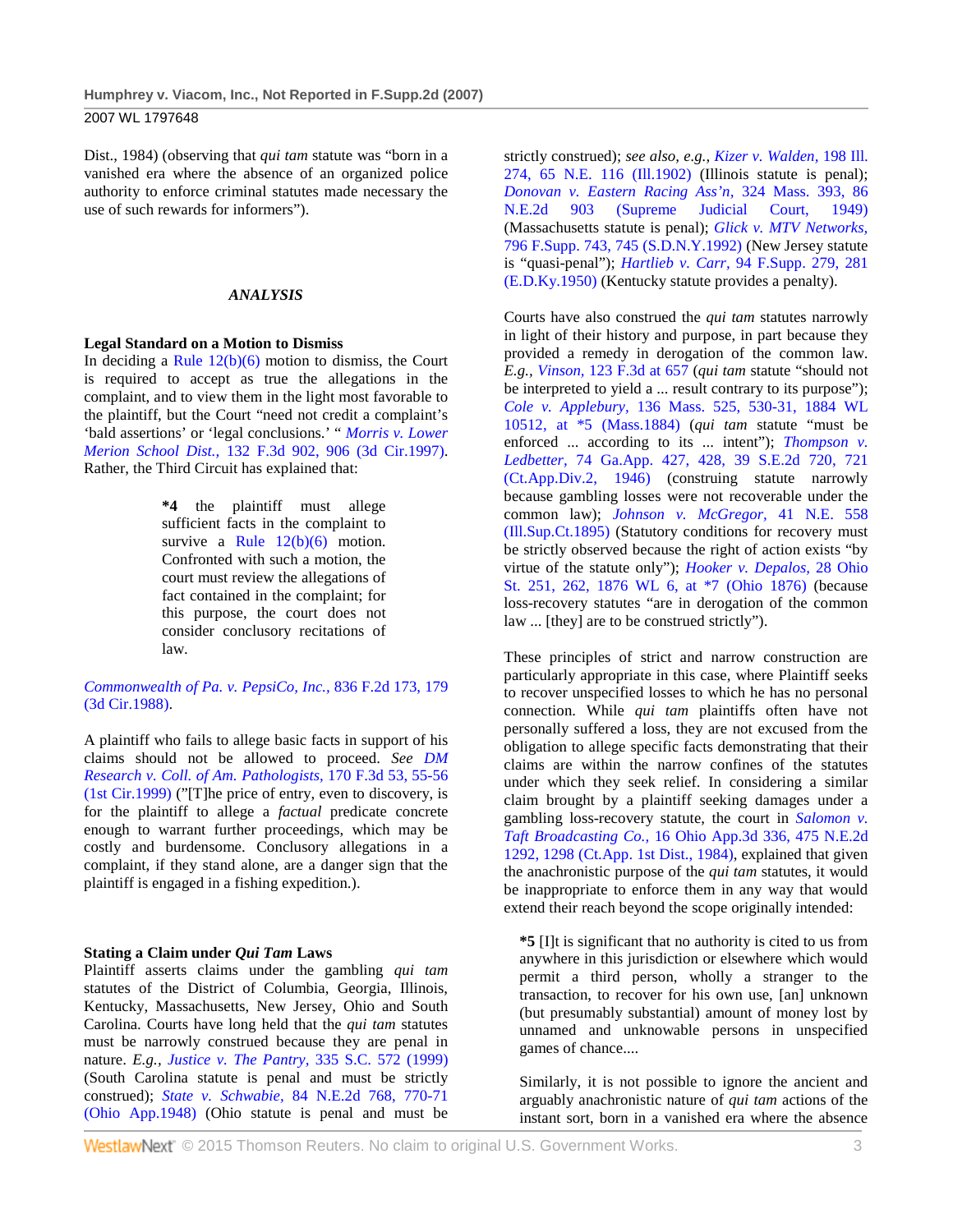of an organized police authority to enforce criminal statutes made necessary the use of such rewards for informers ... While it is not within the authority of the judiciary to abolish legislative enactments, however obsolete they may arguably appear to be, we certainly are authorized to decline any construction which would extend and enlarge the thrust and scope of the legislation in question.

The *Salomon* court's reasoning is squarely applicable to this case. This Court will not extend the *qui tam* statutes to cover fantasy sports league entry fees unless that coverage is warranted by the explicit language of each statute and is supported by specific allegations of Plaintiff.

A review of Plaintiff's Complaint indicates that his allegations are tailored exclusively to New Jersey's gambling loss-recovery statute. As the Complaint asserts, New Jersey law allows a loser-or a *qui tam* plaintiff-to recover from a "winner, depositary or stakeholder" money lost by a "wager[ ], bet[ ], or stake[ ].*N.J.S.A.* [2A:40-6\)](http://www.westlaw.com/Link/Document/FullText?findType=L&pubNum=1000045&cite=NJST2A%3a40-6&originatingDoc=I5dedf7b621c611dcaf8dafd7ee2b8b26&refType=LQ&originationContext=document&vr=3.0&rs=cblt1.0&transitionType=DocumentItem&contextData=(sc.UserEnteredCitation)). Plaintiff does not address the elements of a cause of action under any state's law other than New Jersey's.

# *Does Plaintiff Allege the Specific Facts Necessary to Pursue a Qui Tam Claim?*

Plaintiff must come forth with facts to support his claim that there exists a specific loss that he is entitled to recover under New Jersey's *qui tam* statute. In 1898, the New Jersey Supreme Court held that a plaintiff proceeding under the gambling loss-recovery *qui tam* statute is legally bound" to show with "clearness and certainty" that his case is "within the statute." *Fitzgerald v. Schlos,* Vroom 472, 474, [41 A. 677 \(N.J.1898\).](http://www.westlaw.com/Link/Document/FullText?findType=Y&pubNum=161&cite=41AT677&originatingDoc=I5dedf7b621c611dcaf8dafd7ee2b8b26&refType=RP&originationContext=document&vr=3.0&rs=cblt1.0&transitionType=DocumentItem&contextData=(sc.UserEnteredCitation)) In that case, the *qui tam* plaintiff identified a specific individual who lost money to the defendant on a specific race. *Id .* Nonetheless, the Court upheld a dismissal of the complaint because-although the plaintiff had alleged that the individual had "lost" money on a race to the defendant-the plaintiff had not specifically alleged that the money was a bet or wager on the race and that the defendant was the winner. *Id.*

Here, the Complaint is far less detailed than the pleading dismissed in *Fitzgerald.*Plaintiff does not identify any individual who paid an entry fee to play one of the Defendants' fantasy sports games; he does not identify the nature of the "wager" or "bet" made between such an individual and either of the Defendants; he does not allege when the loss occurred; and, as in *Fitzgerald,* he does not allege that such an individual lost such a "wager" or "bet" to either of the Defendants.

**\*6** Plaintiff fails to identify even one individual who participated in even one of the subject leagues, much less one who allegedly lost money to Defendants in those leagues, and concedes that he has done neither himself. (Compl.¶¶ 9, 71). In short, Plaintiff asks this Court to indulge a gambling *qui tam* suit seeking a "recover[y] for his own use, unknown amount of money lost by unnamed and unknowable persons."*Salamon,* [475 N.E.2d at 1298.](http://www.westlaw.com/Link/Document/FullText?findType=Y&serNum=1985116926&pubNum=578&originatingDoc=I5dedf7b621c611dcaf8dafd7ee2b8b26&refType=RP&fi=co_pp_sp_578_1298&originationContext=document&vr=3.0&rs=cblt1.0&transitionType=DocumentItem&contextData=(sc.UserEnteredCitation)#co_pp_sp_578_1298)

New Jersey's adoption of more modern notice pleading rules has not changed the strict requirement that a plaintiff seeking to pursue a claim under the gambling loss-recovery statute "must, in his pleading, allege all the facts necessary to bring him within the statute."*[Zabady v.](http://www.westlaw.com/Link/Document/FullText?findType=Y&serNum=1952111071&pubNum=590&originatingDoc=I5dedf7b621c611dcaf8dafd7ee2b8b26&refType=RP&fi=co_pp_sp_590_70&originationContext=document&vr=3.0&rs=cblt1.0&transitionType=DocumentItem&contextData=(sc.UserEnteredCitation)#co_pp_sp_590_70)  Frame,* [22 N.J.Super. 68, 70 \(App.Div.1952\).](http://www.westlaw.com/Link/Document/FullText?findType=Y&serNum=1952111071&pubNum=590&originatingDoc=I5dedf7b621c611dcaf8dafd7ee2b8b26&refType=RP&fi=co_pp_sp_590_70&originationContext=document&vr=3.0&rs=cblt1.0&transitionType=DocumentItem&contextData=(sc.UserEnteredCitation)#co_pp_sp_590_70) As the *Zabady* court noted in requiring that every "essential element" of the gambling loss recovery statute must be pleaded:

> the substantive law has not been changed by the adoption of our new rules but, on the contrary, it has been preserved, and our procedure has been made to serve the ends of substantial justice, not by abandoning stating the essentials of a cause of action or defense, but by doing so in simple, concise and direct terms.

# *Id,* [22 N.J.Super. at 71.](http://www.westlaw.com/Link/Document/FullText?findType=Y&serNum=1952111071&pubNum=590&originatingDoc=I5dedf7b621c611dcaf8dafd7ee2b8b26&refType=RP&fi=co_pp_sp_590_71&originationContext=document&vr=3.0&rs=cblt1.0&transitionType=DocumentItem&contextData=(sc.UserEnteredCitation)#co_pp_sp_590_71)

Here, the Complaint lacks the most basic factual allegations necessary to support Plaintiff's claim. Plaintiff has neither alleged all of the elements of a claim under New Jersey's *qui tam* statute nor alleged a "factual predicate concrete enough to warrant further proceedings,"*DM Research,* [170 F.3d at 55-56,](http://www.westlaw.com/Link/Document/FullText?findType=Y&serNum=1999068125&pubNum=506&originatingDoc=I5dedf7b621c611dcaf8dafd7ee2b8b26&refType=RP&fi=co_pp_sp_506_55&originationContext=document&vr=3.0&rs=cblt1.0&transitionType=DocumentItem&contextData=(sc.UserEnteredCitation)#co_pp_sp_506_55) much less the type of factual predicate required by courts strictly and narrowly construing the *qui tam* statutes. Plaintiff fails to allege the purported amount of alleged "losses," or when those alleged losses were purportedly sustained.

In addition to failing to plead the identity of the loser(s), the amount of each loser's loss, when the loss occurred, the nature of the "wager" or "bet" made between a "loser" and either of the Defendants, Plaintiff does not allege, as he must under the statute, that (1) a "loser" failed to bring suit within six months of losing the bet; and (2) his own suit is brought within six months of the expiration of that "loser's" time to sue. New Jersey courts have held that the six-month time limitation provided for in New Jersey's gambling loss-recovery statute is an affirmative element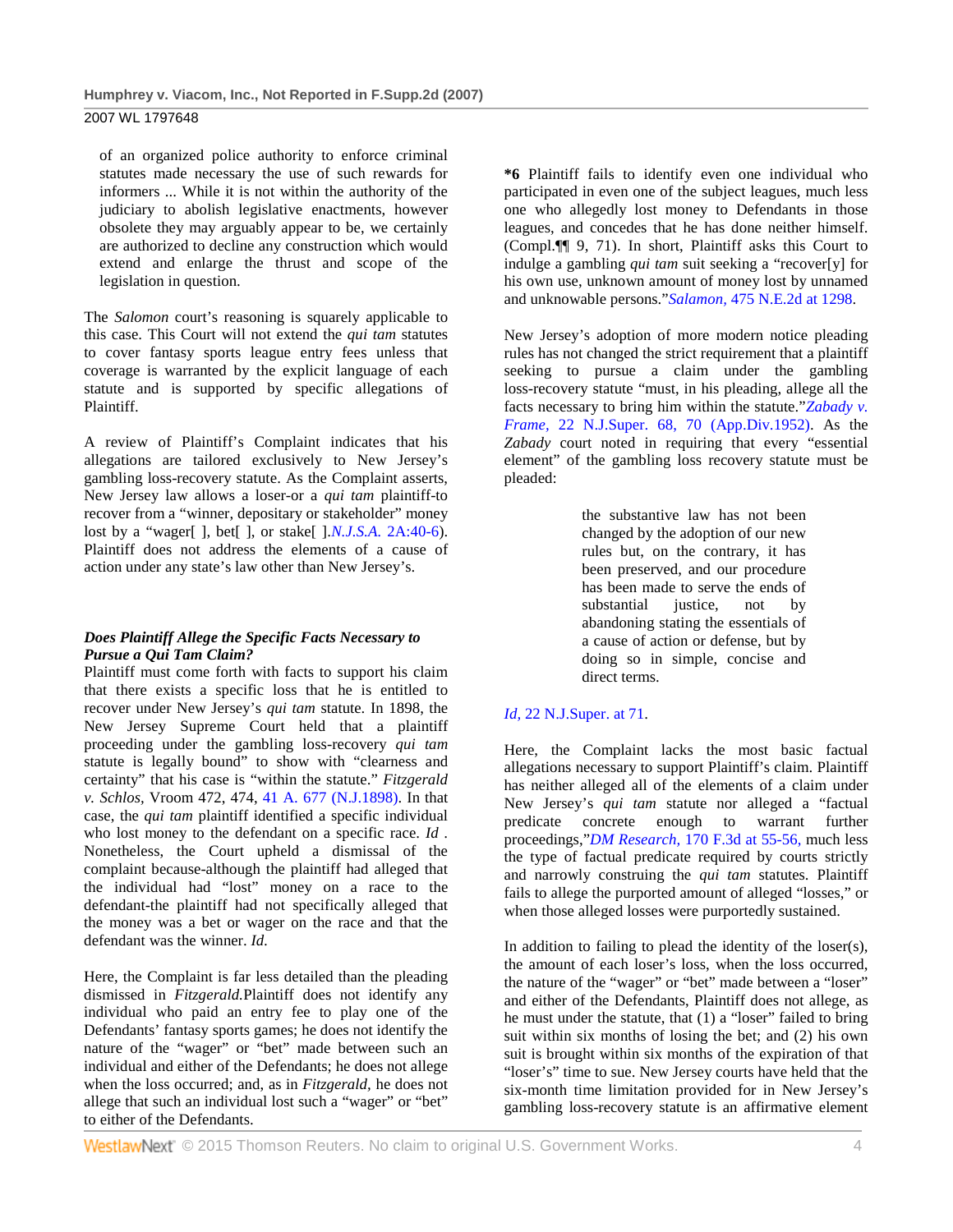of the claim that must be pleaded.*Zabady,* [22 N.J.Super.](http://www.westlaw.com/Link/Document/FullText?findType=Y&serNum=1952111071&pubNum=590&originatingDoc=I5dedf7b621c611dcaf8dafd7ee2b8b26&refType=RP&fi=co_pp_sp_590_70&originationContext=document&vr=3.0&rs=cblt1.0&transitionType=DocumentItem&contextData=(sc.UserEnteredCitation)#co_pp_sp_590_70)  [at 70](http://www.westlaw.com/Link/Document/FullText?findType=Y&serNum=1952111071&pubNum=590&originatingDoc=I5dedf7b621c611dcaf8dafd7ee2b8b26&refType=RP&fi=co_pp_sp_590_70&originationContext=document&vr=3.0&rs=cblt1.0&transitionType=DocumentItem&contextData=(sc.UserEnteredCitation)#co_pp_sp_590_70) (requirement that loser sue within six months "is a condition attached to the right to sue," rather than a limitation on recovery, and "[a] complaint does not state a cause of action if it fails to contain an allegation showing compliance with this essential element"); *[Shack v.](http://www.westlaw.com/Link/Document/FullText?findType=Y&serNum=1923113513&pubNum=161&originatingDoc=I5dedf7b621c611dcaf8dafd7ee2b8b26&refType=RP&fi=co_pp_sp_161_436&originationContext=document&vr=3.0&rs=cblt1.0&transitionType=DocumentItem&contextData=(sc.UserEnteredCitation)#co_pp_sp_161_436)  Dickenshorst,* [14 Gummere 120, 122, 122 A. 436, 436](http://www.westlaw.com/Link/Document/FullText?findType=Y&serNum=1923113513&pubNum=161&originatingDoc=I5dedf7b621c611dcaf8dafd7ee2b8b26&refType=RP&fi=co_pp_sp_161_436&originationContext=document&vr=3.0&rs=cblt1.0&transitionType=DocumentItem&contextData=(sc.UserEnteredCitation)#co_pp_sp_161_436)  [\(N.J. Court of Errors and Appeals, 1923\).](http://www.westlaw.com/Link/Document/FullText?findType=Y&serNum=1923113513&pubNum=161&originatingDoc=I5dedf7b621c611dcaf8dafd7ee2b8b26&refType=RP&fi=co_pp_sp_161_436&originationContext=document&vr=3.0&rs=cblt1.0&transitionType=DocumentItem&contextData=(sc.UserEnteredCitation)#co_pp_sp_161_436) Failure to plead compliance with these time limits mandates dismissal of the Complaint. *See Zabady,* [22 N.J.Super. at 70](http://www.westlaw.com/Link/Document/FullText?findType=Y&serNum=1952111071&pubNum=590&originatingDoc=I5dedf7b621c611dcaf8dafd7ee2b8b26&refType=RP&fi=co_pp_sp_590_70&originationContext=document&vr=3.0&rs=cblt1.0&transitionType=DocumentItem&contextData=(sc.UserEnteredCitation)#co_pp_sp_590_70) (dismissing complaint for failure to plead compliance with time limits); *Shack,* [14 Gummere at 122.](http://www.westlaw.com/Link/Document/FullText?findType=Y&serNum=1923113513&pubNum=840&originatingDoc=I5dedf7b621c611dcaf8dafd7ee2b8b26&refType=RP&fi=co_pp_sp_840_122&originationContext=document&vr=3.0&rs=cblt1.0&transitionType=DocumentItem&contextData=(sc.UserEnteredCitation)#co_pp_sp_840_122)

**\*7** Given the absence of the necessary factual allegations showing a recoverable loss under New Jersey's *qui tam* statute, this Court grants Defendants' motions to dismiss and finds no substantial difference between New Jersey's *qui tam* statute and those of the other jurisdictions under which Plaintiff brought his Complaint.

## *Is Payment of an Entry Fee to Participate in Fantasy Sports Leagues Gambling?*

Defendants argue that Plaintiff fails to state a claim under New Jersey's *qui tam* statute because, as a matter of law, the payment of an entry fee to participate in a fantasy sports league is not wagering, betting or staking money. New Jersey allows recovery only of "wagers, bets or stakes made to depend upon any race or game, or upon any gaming by lot or chance, or upon any lot, chance, casualty or unknown or contingent event."*See [N.J.S.A.](http://www.westlaw.com/Link/Document/FullText?findType=L&pubNum=1000045&cite=NJST2A%3a40-1&originatingDoc=I5dedf7b621c611dcaf8dafd7ee2b8b26&refType=LQ&originationContext=document&vr=3.0&rs=cblt1.0&transitionType=DocumentItem&contextData=(sc.UserEnteredCitation))* [2A:40-1.](http://www.westlaw.com/Link/Document/FullText?findType=L&pubNum=1000045&cite=NJST2A%3a40-1&originatingDoc=I5dedf7b621c611dcaf8dafd7ee2b8b26&refType=LQ&originationContext=document&vr=3.0&rs=cblt1.0&transitionType=DocumentItem&contextData=(sc.UserEnteredCitation)) Although Plaintiff uses the words "wager" and "bet" to describe the entry fees for ESPN's fantasy sports games (*e.g.* Cmplt. ¶¶ 4, 19), those allegations are legal conclusions, and "a court need not credit a complaint's ... legal conclusions when deciding a motion to dismiss."*See [Morse v. Lower Merion Sch. Dist.,](http://www.westlaw.com/Link/Document/FullText?findType=Y&serNum=1997249145&pubNum=506&originatingDoc=I5dedf7b621c611dcaf8dafd7ee2b8b26&refType=RP&fi=co_pp_sp_506_906&originationContext=document&vr=3.0&rs=cblt1.0&transitionType=DocumentItem&contextData=(sc.UserEnteredCitation)#co_pp_sp_506_906)* 132 F.3d 902, 906 (3d [Cir.1997\).](http://www.westlaw.com/Link/Document/FullText?findType=Y&serNum=1997249145&pubNum=506&originatingDoc=I5dedf7b621c611dcaf8dafd7ee2b8b26&refType=RP&fi=co_pp_sp_506_906&originationContext=document&vr=3.0&rs=cblt1.0&transitionType=DocumentItem&contextData=(sc.UserEnteredCitation)#co_pp_sp_506_906)

As Plaintiff alleges, Defendants' fantasy sports league participants pay a set fee for each team they enter in a fantasy sports league. This entry fee is paid at the beginning of a fantasy sports season and allows the participant to receive related support services and to compete against other teams in a league throughout the season. As Plaintiff further alleges, Defendants offer set prizes for each league winner and for the overall winners each season. These prizes are guaranteed to be awarded at the end of the season, and the amount of the prize does not depend on the number of entrants. Moreover, Defendants are neutral parties in the fantasy sports games-they do not compete for the prizes and are indifferent as to who wins the prizes. Defendants simply administer and provide internet-based information and

related support services for the games. Plaintiff does not allege otherwise.

New Jersey courts have not addressed the three-factor scenario of (1) an entry fee paid unconditionally, (2) prizes guaranteed to be awarded and (3) prizes for which the game operator is not competing. Courts throughout the country, however, have long recognized that it would be "patently absurd" to hold that "the combination of an entry fee and a prize equals gambling," because if that were the case, countless contests engaged in every day would be unlawful gambling, including "golf tournaments, bridge tournaments, local and state rodeos or fair contests, ... literary or essay competitions, ... livestock, poultry and produce exhibitions, track meets, spelling bees, beauty contests and the like," and contest participants and sponsors could all be subject to criminal liability. *[State v. Am. Holiday Ass'n, Inc.,](http://www.westlaw.com/Link/Document/FullText?findType=Y&serNum=1986148288&pubNum=661&originatingDoc=I5dedf7b621c611dcaf8dafd7ee2b8b26&refType=RP&fi=co_pp_sp_661_809&originationContext=document&vr=3.0&rs=cblt1.0&transitionType=DocumentItem&contextData=(sc.UserEnteredCitation)#co_pp_sp_661_809)* 151 Ariz. 312, [727 P.2d 807, 809, 812 \(Ariz.1986\)](http://www.westlaw.com/Link/Document/FullText?findType=Y&serNum=1986148288&pubNum=661&originatingDoc=I5dedf7b621c611dcaf8dafd7ee2b8b26&refType=RP&fi=co_pp_sp_661_809&originationContext=document&vr=3.0&rs=cblt1.0&transitionType=DocumentItem&contextData=(sc.UserEnteredCitation)#co_pp_sp_661_809) (*en banc* ).

**\*8** Courts have distinguished between *bona fide* entry fees and bets or wagers, holding that entry fees do not constitute bets or wagers where they are paid unconditionally for the privilege of participating in a contest, and the prize is for an amount certain that is guaranteed to be won by one of the contestants (but not the entity offering the prize). Courts that have examined this issue have reasoned that when the entry fees and prizes are unconditional and guaranteed, the element of risk necessary to constitute betting or wagering is missing:

A prize or premium differs from a wager in that in the former, the person offering the same has no chance of his gaining back the thing offered, but, if he abides by his offer, he must lose; whereas in the latter, each party interested therein has a chance of gain and takes a risk of loss ...

The fact that each contestant is required to pay an entrance fee where the entrance fee does not specifically make up the purse or premium contested for does not convert the contest into a wager.

*Las [Vegas Hacienda, Inc. v. Gibson,](http://www.westlaw.com/Link/Document/FullText?findType=Y&serNum=1961167199&pubNum=661&originatingDoc=I5dedf7b621c611dcaf8dafd7ee2b8b26&refType=RP&fi=co_pp_sp_661_86&originationContext=document&vr=3.0&rs=cblt1.0&transitionType=DocumentItem&contextData=(sc.UserEnteredCitation)#co_pp_sp_661_86)* 77 Nev. 25, 359 P.2d [85, 86-87 \(Nev.1961\).](http://www.westlaw.com/Link/Document/FullText?findType=Y&serNum=1961167199&pubNum=661&originatingDoc=I5dedf7b621c611dcaf8dafd7ee2b8b26&refType=RP&fi=co_pp_sp_661_86&originationContext=document&vr=3.0&rs=cblt1.0&transitionType=DocumentItem&contextData=(sc.UserEnteredCitation)#co_pp_sp_661_86)*See also [Am. Holiday Ass'n,](http://www.westlaw.com/Link/Document/FullText?findType=Y&serNum=1986148288&pubNum=661&originatingDoc=I5dedf7b621c611dcaf8dafd7ee2b8b26&refType=RP&fi=co_pp_sp_661_810&originationContext=document&vr=3.0&rs=cblt1.0&transitionType=DocumentItem&contextData=(sc.UserEnteredCitation)#co_pp_sp_661_810)* 727 [P.2d at 810](http://www.westlaw.com/Link/Document/FullText?findType=Y&serNum=1986148288&pubNum=661&originatingDoc=I5dedf7b621c611dcaf8dafd7ee2b8b26&refType=RP&fi=co_pp_sp_661_810&originationContext=document&vr=3.0&rs=cblt1.0&transitionType=DocumentItem&contextData=(sc.UserEnteredCitation)#co_pp_sp_661_810) ("[A] bet is a situation in which the money or prize belongs to the persons posting it, each of whom has a chance to win it. Prize money, on the other hand, is found where the money or other prize belongs to the person offering it, who has no chance to win it and who is unconditionally obligated to pay it to the successful contestant."). Therefore, where the entry fees are unconditional and the prizes are guaranteed, "reasonable entrance fees charged by the sponsor of a contest to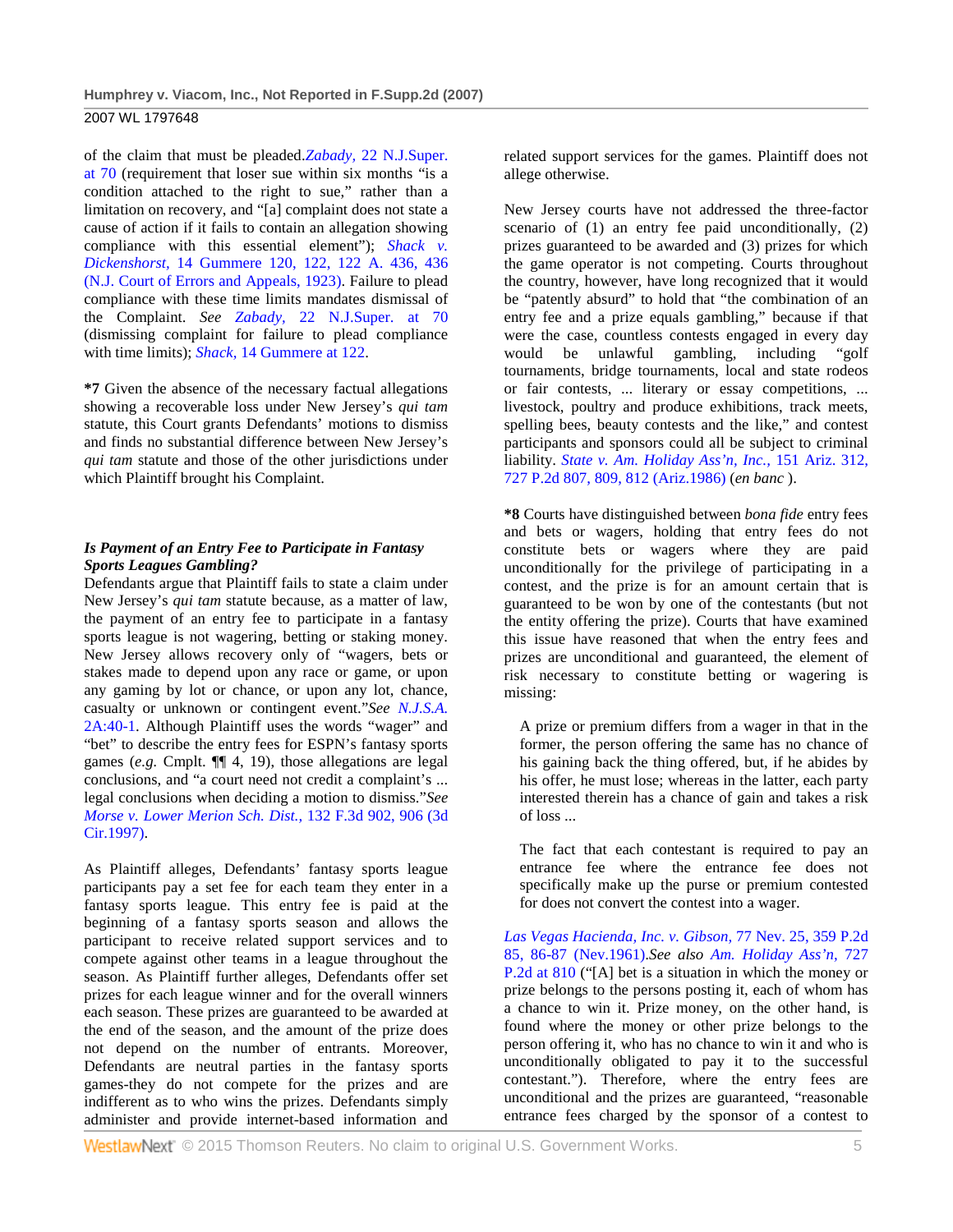participants competing for prizes are not bets or wagers."*[Am. Holiday Ass'n,](http://www.westlaw.com/Link/Document/FullText?findType=Y&serNum=1986148288&pubNum=661&originatingDoc=I5dedf7b621c611dcaf8dafd7ee2b8b26&refType=RP&fi=co_pp_sp_661_811&originationContext=document&vr=3.0&rs=cblt1.0&transitionType=DocumentItem&contextData=(sc.UserEnteredCitation)#co_pp_sp_661_811)* 727 P.2d at 811.

Plaintiff incorrectly argues that the case law cited by Defendants is inapplicable because it applies only to games of skill. To the contrary, none of the decisions cited by Defendants turn on whether the activity in question is a game of skill or chance. Indeed, courts have made clear that the question whether the money awarded is a *bona fide* prize (as opposed to a bet or wager) can be determined without deciding whether the outcome of the game is determined by skill or chance. *See [Las Vegas](http://www.westlaw.com/Link/Document/FullText?findType=Y&serNum=1961167199&pubNum=661&originatingDoc=I5dedf7b621c611dcaf8dafd7ee2b8b26&refType=RP&fi=co_pp_sp_661_87&originationContext=document&vr=3.0&rs=cblt1.0&transitionType=DocumentItem&contextData=(sc.UserEnteredCitation)#co_pp_sp_661_87)  Hacienda,* [359 P.2d at 87.](http://www.westlaw.com/Link/Document/FullText?findType=Y&serNum=1961167199&pubNum=661&originatingDoc=I5dedf7b621c611dcaf8dafd7ee2b8b26&refType=RP&fi=co_pp_sp_661_87&originationContext=document&vr=3.0&rs=cblt1.0&transitionType=DocumentItem&contextData=(sc.UserEnteredCitation)#co_pp_sp_661_87) ("Whereas we have concluded that the contract does not involve a gaming transaction [because there is no bet or wager], consideration of ... [whether] the shooting of a "hole-in-one" was a feat of skill ... becomes unnecessary.").

Plaintiff's argument that the distinction between "bets" and "entry fees" is meaningless in the context of a lottery is similarly unavailing. In his brief in opposition to Defendants' motions to dismiss, Plaintiff states that "Defendants operate[ ] an enterprise that has all of the necessary elements of gambling: 'prize, chance and consideration.' " In the very next line, Plaintiff states that those three elements are essential of a lottery, however a separate statutory scheme governs lotteries.

**\*9** That betting/wagering is a subset of gambling activity, different from lotteries, is made clear by the fact that a separate statute-*N.J.S.A.* [2A:40-8-](http://www.westlaw.com/Link/Document/FullText?findType=L&pubNum=1000045&cite=NJST2A%3a40-8&originatingDoc=I5dedf7b621c611dcaf8dafd7ee2b8b26&refType=LQ&originationContext=document&vr=3.0&rs=cblt1.0&transitionType=DocumentItem&contextData=(sc.UserEnteredCitation))provides for a *qui tam* action to penalize the operators of lotteries. This distinction between gaming and lotteries has been a part of New Jersey's statutory scheme since the first gambling loss recovery statutes were passed in 1797. *See* Act to Prevent Gaming, February 8, 1797, ¶¶ 4-5, *at* New Jersey Session Laws, Legislature 21, 149-151 (providing for *qui tam* action to recover money lost "by playing at cards ... or other games, or by betting ... at cock-fighting, or other sport or pastime"); An Act for Suppressing of Lotteries, February 13, 1797, ¶ 2, *at* New Jersey Session Laws, Legislature 21, 166-167 (providing for *qui tam* action to recover a penalty from any person who operates a lottery).

Plaintiff seeks relief under the betting and wagering statute, *N.J.S.A.* [2A:40-6,](http://www.westlaw.com/Link/Document/FullText?findType=L&pubNum=1000045&cite=NJST2A%3a40-6&originatingDoc=I5dedf7b621c611dcaf8dafd7ee2b8b26&refType=LQ&originationContext=document&vr=3.0&rs=cblt1.0&transitionType=DocumentItem&contextData=(sc.UserEnteredCitation)) not the lottery statute, *[N.J.S.A.](http://www.westlaw.com/Link/Document/FullText?findType=L&pubNum=1000045&cite=NJST2A%3a40-8&originatingDoc=I5dedf7b621c611dcaf8dafd7ee2b8b26&refType=LQ&originationContext=document&vr=3.0&rs=cblt1.0&transitionType=DocumentItem&contextData=(sc.UserEnteredCitation))* [2A:40-8.](http://www.westlaw.com/Link/Document/FullText?findType=L&pubNum=1000045&cite=NJST2A%3a40-8&originatingDoc=I5dedf7b621c611dcaf8dafd7ee2b8b26&refType=LQ&originationContext=document&vr=3.0&rs=cblt1.0&transitionType=DocumentItem&contextData=(sc.UserEnteredCitation)) Accordingly, the lottery case law Plaintiff cites is irrelevant. For example, Plaintiff's primary argument in opposition to this motion to dismiss is that he has alleged that Defendants' fantasy sports leagues involve "gambling" as described in *[Lucky Calendar Co. v. Cohen,](http://www.westlaw.com/Link/Document/FullText?findType=Y&serNum=1955110999&pubNum=162&originatingDoc=I5dedf7b621c611dcaf8dafd7ee2b8b26&refType=RP&fi=co_pp_sp_162_488&originationContext=document&vr=3.0&rs=cblt1.0&transitionType=DocumentItem&contextData=(sc.UserEnteredCitation)#co_pp_sp_162_488)* [117 A.2d 487, 488 \(N.J.1955\),](http://www.westlaw.com/Link/Document/FullText?findType=Y&serNum=1955110999&pubNum=162&originatingDoc=I5dedf7b621c611dcaf8dafd7ee2b8b26&refType=RP&fi=co_pp_sp_162_488&originationContext=document&vr=3.0&rs=cblt1.0&transitionType=DocumentItem&contextData=(sc.UserEnteredCitation)#co_pp_sp_162_488) a case that dealt solely with New Jersey's now-repealed Lottery Act, *[N.J.S.A.](http://www.westlaw.com/Link/Document/FullText?findType=L&pubNum=1000045&cite=NJST2A%3a121-6&originatingDoc=I5dedf7b621c611dcaf8dafd7ee2b8b26&refType=LQ&originationContext=document&vr=3.0&rs=cblt1.0&transitionType=DocumentItem&contextData=(sc.UserEnteredCitation))* [2A:121-6.](http://www.westlaw.com/Link/Document/FullText?findType=L&pubNum=1000045&cite=NJST2A%3a121-6&originatingDoc=I5dedf7b621c611dcaf8dafd7ee2b8b26&refType=LQ&originationContext=document&vr=3.0&rs=cblt1.0&transitionType=DocumentItem&contextData=(sc.UserEnteredCitation)) The issue in that case was whether a certain

promotional advertising scheme constituted a "lottery" for purposes of the Lottery Act. *[Lucky Calendar Co.,](http://www.westlaw.com/Link/Document/FullText?findType=Y&serNum=1955110999&pubNum=162&originatingDoc=I5dedf7b621c611dcaf8dafd7ee2b8b26&refType=RP&fi=co_pp_sp_162_493&originationContext=document&vr=3.0&rs=cblt1.0&transitionType=DocumentItem&contextData=(sc.UserEnteredCitation)#co_pp_sp_162_493)* 117 [A.2d at 493-94.](http://www.westlaw.com/Link/Document/FullText?findType=Y&serNum=1955110999&pubNum=162&originatingDoc=I5dedf7b621c611dcaf8dafd7ee2b8b26&refType=RP&fi=co_pp_sp_162_493&originationContext=document&vr=3.0&rs=cblt1.0&transitionType=DocumentItem&contextData=(sc.UserEnteredCitation)#co_pp_sp_162_493) The mantra Plaintiff repeats in his Complaint and opposition brief-"prize, chance and consideration"-is the *Lucky Calendar* court's definition of a lottery. *Id.* This case does not concern a lottery. Consequently, *Lucky Calendar* is simply irrelevant. Because the "prize, chance, consideration" test is irrelevant here, Plaintiff's argument that fantasy sports leagues are games of chance is without effect. Although Defendants deny that fantasy sports leagues are games of chance, this Court need not reach this issue in deciding Defendants' motions.

As a matter of law, the entry fees for Defendants' fantasy sports leagues are not "bets" or "wagers" because (1) the entry fees are paid unconditionally; (2) the prizes offered to fantasy sports contestants are for amounts certain and are guaranteed to be awarded; and (3) Defendants do not compete for the prizes.

# *Are Defendants "Winners" under the Qui Tam Statutes?*

Defendants cannot be considered "winners" as a matter of law. In his opposition brief, Plaintiff asserts that Defendants are winners because they "receive and keep, and thus win, the pay-to-play net consideration that must be paid by the players in order to be allowed to enter theses (sic) fantasy sports games of chance."Plaintiff, however, provides no legal support whatsoever for this assertion.

This Court need not accept as true Plaintiff's unsupportable assertion that Defendants are "winners" under the *qui tam* statutes. *See [Doug Greate, Inc. v. Greay](http://www.westlaw.com/Link/Document/FullText?findType=Y&serNum=2000601659&pubNum=506&originatingDoc=I5dedf7b621c611dcaf8dafd7ee2b8b26&refType=RP&originationContext=document&vr=3.0&rs=cblt1.0&transitionType=DocumentItem&contextData=(sc.UserEnteredCitation))  Bay Casino Corp.,* [232 F.3d 173, 1843 \(3d Cir.2000\).](http://www.westlaw.com/Link/Document/FullText?findType=Y&serNum=2000601659&pubNum=506&originatingDoc=I5dedf7b621c611dcaf8dafd7ee2b8b26&refType=RP&originationContext=document&vr=3.0&rs=cblt1.0&transitionType=DocumentItem&contextData=(sc.UserEnteredCitation))  Defendants plainly are not "winners" as a matter of law, but merely parties to an enforceable contract. Defendants provide substantial consideration, in the form of administration of the leagues and the provision of extensive statistical and analytical services, in exchange for the entry fees paid for participation in the fantasy leagues. At no time do Defendants participate in any bet. Absent such participation, Defendants cannot be "winners" as a matter of law. *[Las Vegas Hacienda,](http://www.westlaw.com/Link/Document/FullText?findType=Y&serNum=1961167199&pubNum=661&originatingDoc=I5dedf7b621c611dcaf8dafd7ee2b8b26&refType=RP&fi=co_pp_sp_661_86&originationContext=document&vr=3.0&rs=cblt1.0&transitionType=DocumentItem&contextData=(sc.UserEnteredCitation)#co_pp_sp_661_86)* 359 [P.2d at 86](http://www.westlaw.com/Link/Document/FullText?findType=Y&serNum=1961167199&pubNum=661&originatingDoc=I5dedf7b621c611dcaf8dafd7ee2b8b26&refType=RP&fi=co_pp_sp_661_86&originationContext=document&vr=3.0&rs=cblt1.0&transitionType=DocumentItem&contextData=(sc.UserEnteredCitation)#co_pp_sp_661_86) (offering prize to winner of athletic or similar competition does not give rise to a wagering contract if the offeror does not participate in the competition and has no chance of gaining back the prize offered). To suggest that one can be a winner without risking the possibility of being a loser defies logic and finds no support in the law.

**\*10** Furthermore, Defendants are not "winners" under the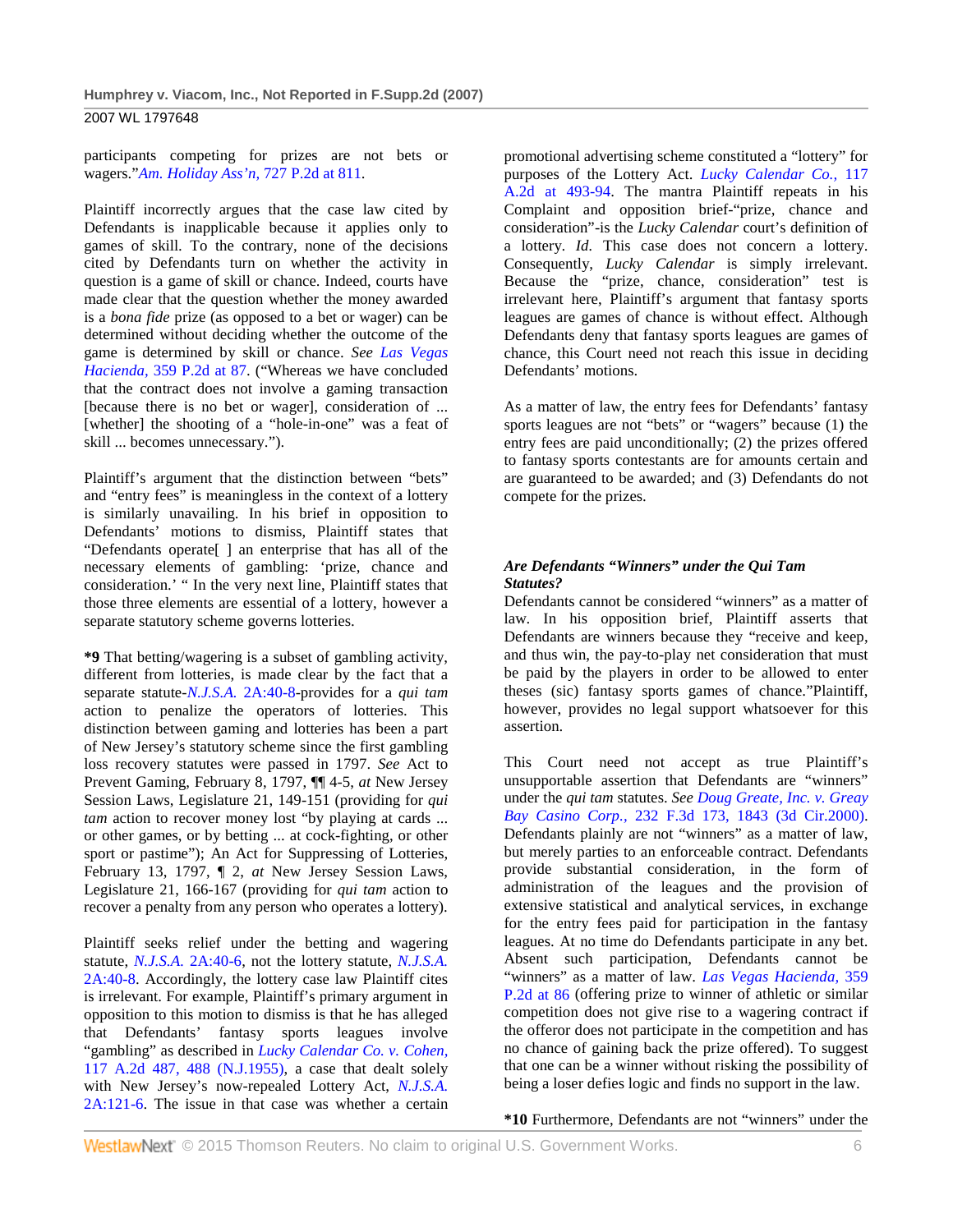plain terms of the *qui tam* statutes. The statutes make clear that the "winner" must be a participant in the card, dice or other game at issue. For example, the D.C., Massachusetts, and South Carolina statutes define a "winner" as one who wins by playing at cards, dice or any other game, or by betting on the sides or hands of person[s] who play." [D.C.Code § 16-1702;](http://www.westlaw.com/Link/Document/FullText?findType=L&pubNum=1000869&cite=DCCODES16-1702&originatingDoc=I5dedf7b621c611dcaf8dafd7ee2b8b26&refType=LQ&originationContext=document&vr=3.0&rs=cblt1.0&transitionType=DocumentItem&contextData=(sc.UserEnteredCitation)) [Mass. Gen.](http://www.westlaw.com/Link/Document/FullText?findType=L&pubNum=1000042&cite=MAST137S1&originatingDoc=I5dedf7b621c611dcaf8dafd7ee2b8b26&refType=LQ&originationContext=document&vr=3.0&rs=cblt1.0&transitionType=DocumentItem&contextData=(sc.UserEnteredCitation))  [Laws ch. 137, § 1;](http://www.westlaw.com/Link/Document/FullText?findType=L&pubNum=1000042&cite=MAST137S1&originatingDoc=I5dedf7b621c611dcaf8dafd7ee2b8b26&refType=LQ&originationContext=document&vr=3.0&rs=cblt1.0&transitionType=DocumentItem&contextData=(sc.UserEnteredCitation)) [S.C.Code § 32-1-10.](http://www.westlaw.com/Link/Document/FullText?findType=L&pubNum=1001530&cite=SCSTS32-1-10&originatingDoc=I5dedf7b621c611dcaf8dafd7ee2b8b26&refType=LQ&originationContext=document&vr=3.0&rs=cblt1.0&transitionType=DocumentItem&contextData=(sc.UserEnteredCitation)) In Kentucky, only the "winner" of money from a gambling loser is liable under the statute. *Tyler v. Goodman,* [240 S.W.2d 582, 584](http://www.westlaw.com/Link/Document/FullText?findType=Y&serNum=1951115883&pubNum=713&originatingDoc=I5dedf7b621c611dcaf8dafd7ee2b8b26&refType=RP&fi=co_pp_sp_713_584&originationContext=document&vr=3.0&rs=cblt1.0&transitionType=DocumentItem&contextData=(sc.UserEnteredCitation)#co_pp_sp_713_584)  [\(Ky.Ct.App.1951\).](http://www.westlaw.com/Link/Document/FullText?findType=Y&serNum=1951115883&pubNum=713&originatingDoc=I5dedf7b621c611dcaf8dafd7ee2b8b26&refType=RP&fi=co_pp_sp_713_584&originationContext=document&vr=3.0&rs=cblt1.0&transitionType=DocumentItem&contextData=(sc.UserEnteredCitation)#co_pp_sp_713_584) The New Jersey statute likewise makes clear that a "winner" is one who actually "wagers, bets or stakes" upon a race, game or other unknown or contingent event. *[N.J.Rev.Stat.](http://www.westlaw.com/Link/Document/FullText?findType=L&pubNum=1000045&cite=NJST2A%3a40-1&originatingDoc=I5dedf7b621c611dcaf8dafd7ee2b8b26&refType=LQ&originationContext=document&vr=3.0&rs=cblt1.0&transitionType=DocumentItem&contextData=(sc.UserEnteredCitation))* §§ 2A:40-1, [2A:40-6.](http://www.westlaw.com/Link/Document/FullText?findType=L&pubNum=1000045&cite=NJST2A%3a40-6&originatingDoc=I5dedf7b621c611dcaf8dafd7ee2b8b26&refType=LQ&originationContext=document&vr=3.0&rs=cblt1.0&transitionType=DocumentItem&contextData=(sc.UserEnteredCitation))

Finally, Plaintiff's allegations in the Complaint confirm that Defendants do not compete against fantasy sports participants in any way, and do not "win" anything from them. Defendants provide extensive services to the participants throughout the course of the relevant sports season. (Compl. ¶¶ 45-48, Friedman Decl. Ex. R at ¶ 2). At the end of the season, Defendants award prizes, in pre-determined amounts fixed by contract, to the team managers who have accrued the most "fantasy points" or victories. At no point do the participant-owners of any team pay anything to Defendants that is in any way dependent on the outcome of any league. Nor do participants ever "risk" losing their entry fee-they irrevocably part with that fee shortly after they enter a league, and receive in exchange substantial services from Defendants over the course of an extended sports season.

Accordingly, because Defendants do not "play" in the fantasy leagues, bet on the side of any of the participants or have any financial interest whatsoever in the outcome of any league, Defendants cannot be "winners" subject to liability under the gambling *qui tam* statutes as a matter of law.

## *Do Fantasy League Participants Sustain the "Loss" Necessary to Bring a Claim?*

A *qui tam* plaintiff like Humphrey has no right to recovery unless a participant in gambling activity wins money from one who loses money in that activity. In addition to the fact that fantasy leagues are not gambling and that defendants do not win anything, participants suffer no "loss" in participating in the fantasy leagues. *See*[D.C.Code § 16-1702;](http://www.westlaw.com/Link/Document/FullText?findType=L&pubNum=1000869&cite=DCCODES16-1702&originatingDoc=I5dedf7b621c611dcaf8dafd7ee2b8b26&refType=LQ&originationContext=document&vr=3.0&rs=cblt1.0&transitionType=DocumentItem&contextData=(sc.UserEnteredCitation)) [Ga.Code Ann.](http://www.westlaw.com/Link/Document/FullText?findType=L&pubNum=1000468&cite=GAST13-8-3&originatingDoc=I5dedf7b621c611dcaf8dafd7ee2b8b26&refType=LQ&originationContext=document&vr=3.0&rs=cblt1.0&transitionType=DocumentItem&contextData=(sc.UserEnteredCitation)) § 13-8-3; [720 Ill.](http://www.westlaw.com/Link/Document/FullText?findType=L&pubNum=1000008&cite=ILSTC720S5%2f28-8&originatingDoc=I5dedf7b621c611dcaf8dafd7ee2b8b26&refType=LQ&originationContext=document&vr=3.0&rs=cblt1.0&transitionType=DocumentItem&contextData=(sc.UserEnteredCitation))  [Comp. Stat. 5/28-8;](http://www.westlaw.com/Link/Document/FullText?findType=L&pubNum=1000008&cite=ILSTC720S5%2f28-8&originatingDoc=I5dedf7b621c611dcaf8dafd7ee2b8b26&refType=LQ&originationContext=document&vr=3.0&rs=cblt1.0&transitionType=DocumentItem&contextData=(sc.UserEnteredCitation)) [Ky.Rev.Stat. Ann. § 372.020;](http://www.westlaw.com/Link/Document/FullText?findType=L&pubNum=1000010&cite=KYSTS372.020&originatingDoc=I5dedf7b621c611dcaf8dafd7ee2b8b26&refType=LQ&originationContext=document&vr=3.0&rs=cblt1.0&transitionType=DocumentItem&contextData=(sc.UserEnteredCitation)) [Mass.](http://www.westlaw.com/Link/Document/FullText?findType=L&pubNum=1000042&cite=MAST137S1&originatingDoc=I5dedf7b621c611dcaf8dafd7ee2b8b26&refType=LQ&originationContext=document&vr=3.0&rs=cblt1.0&transitionType=DocumentItem&contextData=(sc.UserEnteredCitation))  [Gen. Laws ch. 137, § 1;](http://www.westlaw.com/Link/Document/FullText?findType=L&pubNum=1000042&cite=MAST137S1&originatingDoc=I5dedf7b621c611dcaf8dafd7ee2b8b26&refType=LQ&originationContext=document&vr=3.0&rs=cblt1.0&transitionType=DocumentItem&contextData=(sc.UserEnteredCitation)) [Ohio Rev.Code Ann. § 3763.02;](http://www.westlaw.com/Link/Document/FullText?findType=L&pubNum=1000279&cite=OHSTS3763.02&originatingDoc=I5dedf7b621c611dcaf8dafd7ee2b8b26&refType=LQ&originationContext=document&vr=3.0&rs=cblt1.0&transitionType=DocumentItem&contextData=(sc.UserEnteredCitation)) [N.J.Rev.Stat. § 2A:40-5;](http://www.westlaw.com/Link/Document/FullText?findType=L&pubNum=1000045&cite=NJST2A%3a40-5&originatingDoc=I5dedf7b621c611dcaf8dafd7ee2b8b26&refType=LQ&originationContext=document&vr=3.0&rs=cblt1.0&transitionType=DocumentItem&contextData=(sc.UserEnteredCitation)) [S.C.Code Ann. § 32-1-20.](http://www.westlaw.com/Link/Document/FullText?findType=L&pubNum=1001530&cite=SCSTS32-1-20&originatingDoc=I5dedf7b621c611dcaf8dafd7ee2b8b26&refType=LQ&originationContext=document&vr=3.0&rs=cblt1.0&transitionType=DocumentItem&contextData=(sc.UserEnteredCitation))

No fantasy league participant suffered any such "loss." To

the contrary, participants pay Defendants a one-time, non-refundable entry fee to participate in the leagues, and receive in consideration for that fee the benefit of Defendants' extensive administrative, statistical and analytical services throughout the relevant sports season. Only at the end of the sports season are prizes awarded, in amounts fixed by the contracts that govern participation in the leagues. Accordingly, in paying for the right to participate in the leagues and receive Defendants' services, participants simply do not "lose" anything, and certainly suffer no cognizable "gambling" loss. Whether or not a participant is a successful league manager, their entry fee never hangs in the balance in any way in connection with their participation in the league. (Compl. ¶¶ 15, 22; Friedman Decl. Ex. O at 3; http:// sprtingnews.com/contract/canellation.html (Sept. 28, 2006)). Indeed, once participants have selected their team and begin their season, the fee cannot be recovered. There is no "loss" on these facts, and this exchange of consideration is an "ordinary contract," in which "both parties may ultimately gain by entering into the agreement."*[Martin v. Citizens' Bank of Marshallville,](http://www.westlaw.com/Link/Document/FullText?findType=Y&serNum=1933105991&pubNum=710&originatingDoc=I5dedf7b621c611dcaf8dafd7ee2b8b26&refType=RP&fi=co_pp_sp_710_713&originationContext=document&vr=3.0&rs=cblt1.0&transitionType=DocumentItem&contextData=(sc.UserEnteredCitation)#co_pp_sp_710_713)* 171 [S.E. 711, 713 \(Ga.1933\).](http://www.westlaw.com/Link/Document/FullText?findType=Y&serNum=1933105991&pubNum=710&originatingDoc=I5dedf7b621c611dcaf8dafd7ee2b8b26&refType=RP&fi=co_pp_sp_710_713&originationContext=document&vr=3.0&rs=cblt1.0&transitionType=DocumentItem&contextData=(sc.UserEnteredCitation)#co_pp_sp_710_713)

**\*11** Because those who participate in Defendants' fantasy sports leagues do not suffer the required "loss" under any of the *qui tam* statutes pursuant to which Plaintiff brings his Complaint, Plaintiff cannot recover as a matter of law.

### **Federal Law Confirms that the Complaint Should be Dismissed.**

The Unlawful Internet Gambling Enforcement Act of 2006 broadly prohibits Internet gambling and related transactions. *See*[31 U.S.C. § 5361](http://www.westlaw.com/Link/Document/FullText?findType=L&pubNum=1000546&cite=31USCAS5361&originatingDoc=I5dedf7b621c611dcaf8dafd7ee2b8b26&refType=LQ&originationContext=document&vr=3.0&rs=cblt1.0&transitionType=DocumentItem&contextData=(sc.UserEnteredCitation))*et seq.* That law confirms that fantasy sports leagues such as those operated by Defendants do not constitute gambling as a matter of law. *See*[31 U.S.C. § 5362\(1\)\(E\)\(ix\).](http://www.westlaw.com/Link/Document/FullText?findType=L&pubNum=1000546&cite=31USCAS5362&originatingDoc=I5dedf7b621c611dcaf8dafd7ee2b8b26&refType=LQ&originationContext=document&vr=3.0&rs=cblt1.0&transitionType=DocumentItem&contextData=(sc.UserEnteredCitation)) Under the law, an illegal "bet" or "wager" specifically does not include "participation in any fantasy or simulation sports game where, as here:

(I) All prizes and awards offered to winning participants are established and made known to the participants in advance of the game or contest and their value is not determined by the number of participants or the amount of any fees paid by those participants.

(II) All winning outcomes reflect the relative knowledge and skill of the participants and are determined predominately by accumulated statistical results of the performance of individuals (athletes in the case of sports events) in multiple real-world